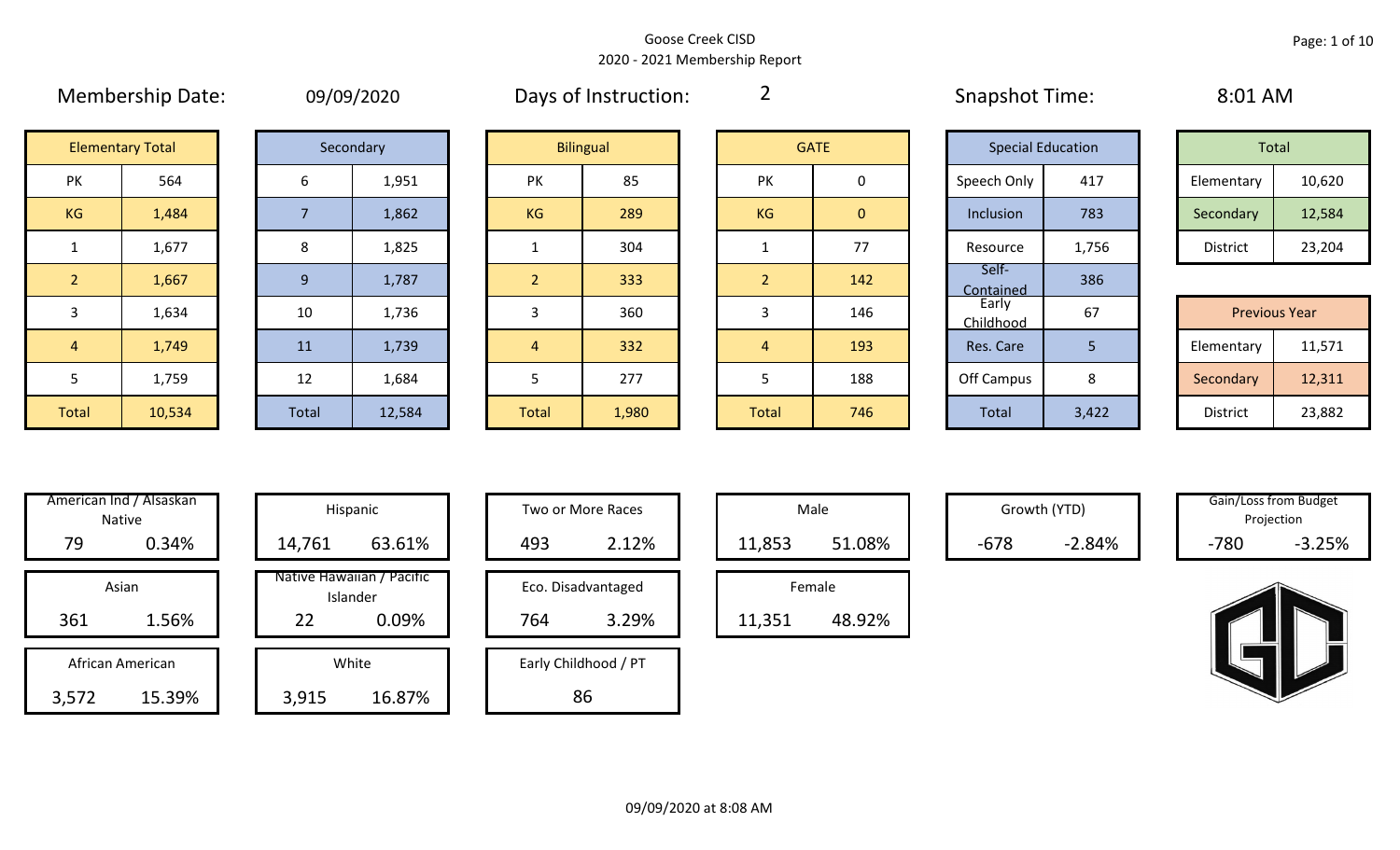|                 | 09/09/2020             | <b>PK</b>      |              |             | KG             |                |                |                | 2              |                |                   |                |                         |              | 4              |                         |                | 5              |              |       | Campus Totals | Early | Spec.          | Total | $19 - 20$ | $20 - 21$  | Capacity |
|-----------------|------------------------|----------------|--------------|-------------|----------------|----------------|----------------|----------------|----------------|----------------|-------------------|----------------|-------------------------|--------------|----------------|-------------------------|----------------|----------------|--------------|-------|---------------|-------|----------------|-------|-----------|------------|----------|
| Date            |                        | GenEd BilEd    |              | GenEd BilEd |                | GenEd          | <b>BilEd</b>   | GenEd          | <b>BilEd</b>   |                | Total GenEd BilEd |                |                         | Total GenEd  | <b>BilEd</b>   | <b>Total</b>            | GenEd BilEd    |                | <b>Total</b> | GenEd | <b>BilEd</b>  | Child | Prog           |       |           | Projection |          |
|                 | Teachers               | 2              | 1            | 4           | 2              | 4              | $\overline{2}$ | 4              | $\overline{2}$ | 6              | 4                 | 2              | 6                       |              | 2              | 6                       |                | 1              | 5            | 26    | 12            |       |                |       |           |            |          |
| Alamo           | Students               | 21             | 10           | 64          | 25             | 77             | 25             | 76             | 28             | 104            | 94                | 19             | 113                     | 82           | 24             | 106                     | 82             | 15             | 97           | 496   | 146           | 0     | 47             | 689   | 776       | 773        | 850      |
|                 | <b>Available Seats</b> | 23             | 12           | 24          | 19             | 11             | 19             | 12             | 16             | 28             | -6                | 25             | 19                      | 6            | 20             | 26                      | 18             | 10             | 28           |       |               |       |                |       |           |            |          |
|                 | Teachers               | $\overline{2}$ | 1            | 3           | $\overline{2}$ | 3              | $\overline{2}$ | 3              | $\overline{2}$ | 5              | 3                 | $\overline{2}$ | 5                       | $\mathbf{3}$ | $\overline{2}$ | 5                       | 3              | $\overline{2}$ | 5            | 20    | 13            |       |                |       |           |            |          |
| Ashbel<br>Smith | Students               | 44             | 0            | 50          | 19             | 66             | 30             | 60             | 29             | 89             | 67                | 32             | 99                      | 72           | 26             | 98                      | 63             | 35             | 98           |       |               | 0     | 33             | 626   | 706       | 660        | 924      |
|                 | <b>Available Seats</b> | $\mathbf{0}$   | 22           | 16          | 25             | 0              | 14             | 6              | 15             | 21             | $-1$              | 12             | 11                      | -6           | 18             | 12                      | 12             | 15             | 27           | 422   | 171           |       |                |       |           |            |          |
|                 | Teachers               | 1              |              | 4           | 2              | 4              | 2              | 4              | 2              | 6              | 4                 | $\overline{2}$ | 6                       | 5            | 2              | 7                       | 4              | 1              | 5            | 26    | 12            |       |                |       |           |            |          |
| Austin          | Students               | 21             | 7            | 68          | 29             | 77             | 29             | 86             | 28             | 114            | 72                | 36             | 108                     | 106          | 39             | 145                     | 90             | 35             | 125          | 520   | 203           | 0     | 10             | 733   | 767       | 772        | 814      |
|                 | <b>Available Seats</b> | 1              | 15           | 20          | 15             | 11             | 15             | 2              | 16             | 18             | 16                | 8              | 24                      | 4            | 5              | 9                       | 10             | $-10$          | 0            |       |               |       |                |       |           |            |          |
|                 | Teachers               | $\overline{2}$ | 1            | 5           | $\overline{2}$ | 5              | $\overline{2}$ | 5              | 1              | 6              | 4                 | $\overline{2}$ | 6                       | 6            | 1              | $\overline{7}$          | 5              | 1              | 6            | 32    | 10            |       |                |       |           |            |          |
| <b>Banuelos</b> | Students               | 37             | 8            | 98          | 22             | 107            | 29             | 105            | 18             | 123            | 93                | 24             | 117                     | 119          | 18             | 137                     | 108            | 18             | 126          |       |               | 0     | 9              | 813   | 885       | 833        | 850      |
|                 | <b>Available Seats</b> | $\overline{7}$ | 14           | 12          | 22             | 3              | 15             | 5              | $\overline{4}$ | 9              | $-5$              | 20             | 15                      | 13           | 4              | 17                      | 17             | 7              | 24           | 667   | 137           |       |                |       |           |            |          |
|                 | Teachers               | $\overline{2}$ | $\mathbf{1}$ | 5           | 1              | 5              | 1              | 4              | 1              | 5              | 5                 | $\overline{2}$ | $\overline{\mathbf{z}}$ | 5            | 2              | $\overline{\mathbf{z}}$ | 5              | $\mathbf{1}$   | 6            | 31    | 9             |       |                |       |           |            |          |
| Bowie           | Students               | 39             | 0            | 88          | 16             | 92             | 23             | 89             | 21             | 110            | 93                | 24             | 117                     | 100          | 21             | 121                     | 115            | 10             | 125          |       |               |       | 27             | 759   | 828       | 783        | 880      |
|                 | <b>Available Seats</b> | 5              | 22           | 22          | 6              | 18             | $-1$           | -1             | $\mathbf{1}$   | 0              | 17                | 20             | 37                      | 10           | 23             | 33                      | 10             | 15             | 25           | 616   | 115           |       |                |       |           |            |          |
|                 | <b>Teachers</b>        | $\overline{2}$ | $\mathbf{1}$ | 3           | $\overline{2}$ | $\overline{a}$ | $\overline{2}$ | $\overline{a}$ | 1              | 5              | 4                 |                | 5                       | 4            | $\mathbf{1}$   | 5                       | $\overline{a}$ | $\overline{2}$ | 6            | 25    | 10            |       |                |       |           |            |          |
| Carver          | Students               | 28             | 0            | 76          | 15             | 79             | 40             | 71             | 24             | 95             | 80                | 27             | 107                     | 70           | 19             | 89                      | 80             | 30             | <b>110</b>   |       |               | 0     | 17             | 656   | 719       | 723        | 836      |
|                 | <b>Available Seats</b> | 16             | 22           | $-10$       | 29             | 9              | 4              | 17             | $-2$           | $\mathbf{0}$   | 8                 | $-5$           | $\overline{\mathbf{3}}$ | 18           | $\overline{3}$ | 21                      | 20             | 20             | 40           | 484   | 155           |       |                |       |           |            |          |
|                 | Teachers               | $\overline{2}$ | 1            | 5           | 0              | 6              | $\mathbf{0}$   | 6              | 0              | 6              | 5                 | 0              | 5                       | 6            | 0              | 6                       | 5              | $\Omega$       | 5            | 35    | $\mathbf{1}$  |       |                |       |           |            |          |
| Clark           | Students               | 32             | 0            | 92          | 0              | 110            | $\mathbf{0}$   | 110            | 0              | 110            | 86                | 0              | 86                      | 124          | 0              | 124                     | 129            | 0              | 129          |       |               |       | 26             | 710   | 711       | 708        | 850      |
|                 | <b>Available Seats</b> | 12             | 22           | 18          | 0              | 22             | 0              | 22             | 0              | 22             | 24                | 0              | 24                      | 8            | $\mathbf{0}$   | 8                       | $-4$           | $\mathbf 0$    | $-4$         | 683   | 0             |       |                |       |           |            |          |
|                 | Teachers               | 1              | 1            | 4           | $\overline{2}$ | 3              | $\overline{2}$ | 5              | $\overline{2}$ | $\overline{7}$ | 4                 |                | 5                       | 4            | 1              | 5                       | 5              | 1              | 6            | 26    | 10            |       |                |       |           |            |          |
| Crockett        | Students               | 24             | $\Omega$     | 75          | 30             | 65             | 22             | 85             | 26             | 111            | 70                | 14             | 84                      | 77           | 24             | 101                     | 100            | 23             | 123          |       |               | O     | 11             | 646   | 698       | 695        | 638      |
|                 | <b>Available Seats</b> | $-2$           | 22           | 13          | 14             | $\mathbf{1}$   | 22             | 25             | 18             | 43             | 18                | 8              | 26                      | 11           | $-2$           | 9                       | 25             | $\overline{2}$ | 27           | 496   | 139           |       |                |       |           |            |          |
|                 | Teachers               | $\overline{2}$ | 1            | 4           | 1              | 4              | $\mathbf{1}$   | 4              | 1              | 5              | 4                 | $\mathbf{1}$   | 5                       | 5            | $\mathbf{1}$   | 6                       | 4              | $\mathbf{1}$   | 5.           | 27    |               |       |                |       |           |            |          |
|                 | Students               | 37             | 0            | 74          | 14             | 74             | 20             | 80             | 12             | 92             | 79                | 21             | 100                     | 94           | 18             | 112                     | 86             | 12             | 98           |       |               | 0     | $\overline{2}$ | 623   | 673       | 670        | 924      |
| <b>DeZavala</b> | <b>Available Seats</b> | $\overline{7}$ | 22           | 14          | 8              | 14             | $\overline{2}$ | 8              | 10             | 18             | 9                 |                | 10                      | 16           | 4              | 20                      | 14             | 13             | 27           | 524   | 97            |       |                |       |           |            |          |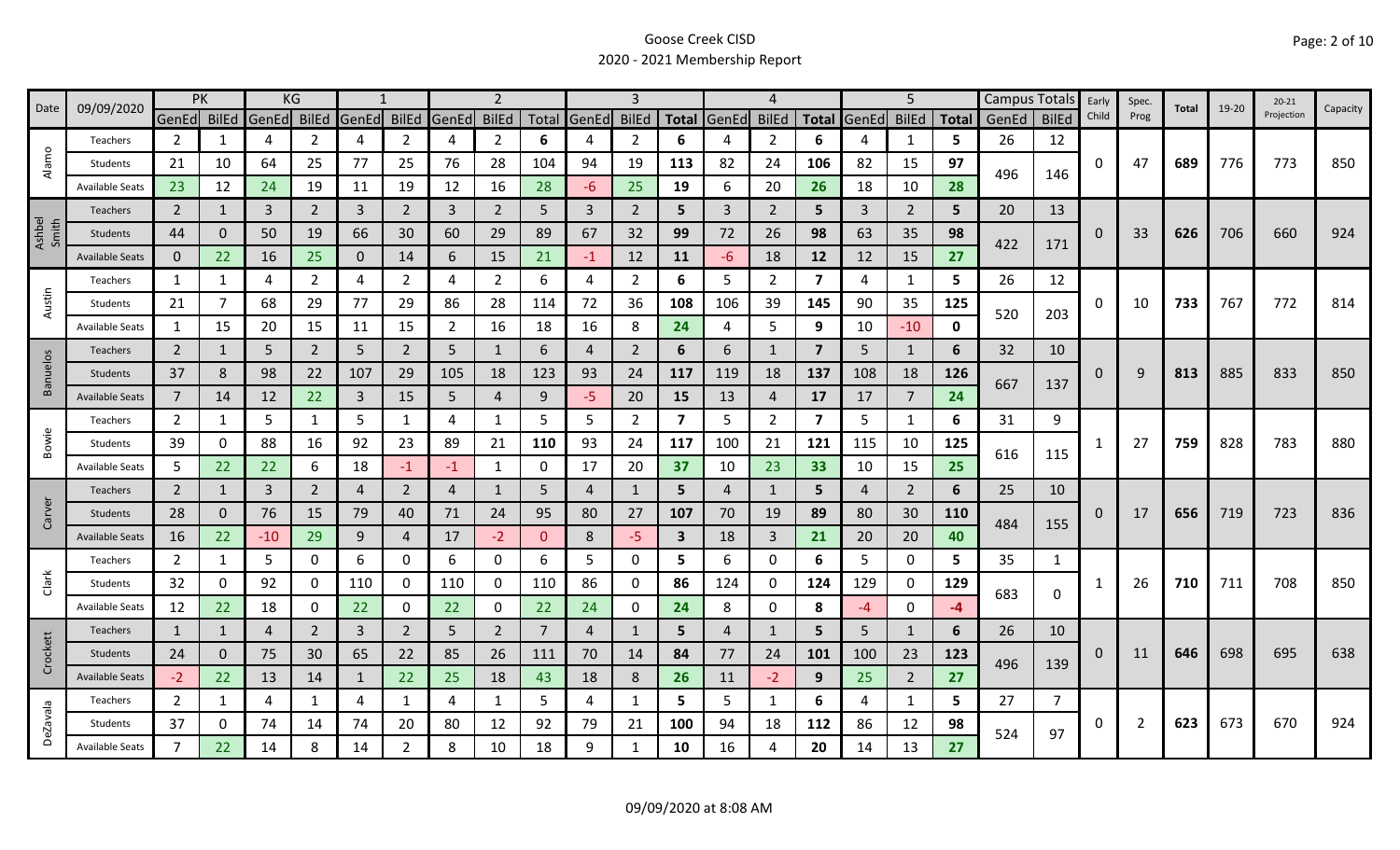|                    |                        | PK             |                |       | ΚG             |                |                |                |                |      |                |                |                         |                |              |      |                   | 5              |      | Campus Totals |                | Early | Spec. |               | 19-20 | $20 - 21$  |          |
|--------------------|------------------------|----------------|----------------|-------|----------------|----------------|----------------|----------------|----------------|------|----------------|----------------|-------------------------|----------------|--------------|------|-------------------|----------------|------|---------------|----------------|-------|-------|---------------|-------|------------|----------|
| Date               | 09/09/2020             | GenEd BilEd    |                | GenEd | BilEd          | GenEd          | <b>BilEd</b>   | GenEd BilEd    |                |      | Total GenEd    | <b>BilEd</b>   | <b>Total</b>            | GenEd          | <b>BilEd</b> |      | Total GenEd BilEd |                |      | Total GenEd   | <b>BilEd</b>   | Child | Prog  | Total         |       | Projection | Capacity |
|                    | <b>Teachers</b>        | 2              |                | 4     | $\overline{2}$ | 4              | 2              | 4              | $\overline{2}$ | 6    | 3              | 2              | 5                       |                | 2            | 6    | 4                 | 1              | 5    | 25            | 12             |       |       |               |       |            |          |
| Harlem             | Students               | 19             | 9              | 78    | 24             | 74             | 46             | 77             | 21             | 98   | 58             | 17             | 75                      | 86             | 22           | 108  | 84                | 19             | 103  | 476           | 158            | 1     | 25    | 660           | 693   | 707        | 814      |
|                    | <b>Available Seats</b> | 25             | 13             | 10    | 20             | 14             | $-2$           | 11             | 23             | 34   | 8              | 27             | 35                      | $\overline{2}$ | 22           | 24   | 16                | 6              | 22   |               |                |       |       |               |       |            |          |
| 画                  | Teachers               |                |                |       |                |                |                |                | $\overline{2}$ | 9    | $\overline{7}$ | $\overline{2}$ | 9                       |                | 2            | 9    | 7                 | $\overline{2}$ | 9    | 28            | 8              |       |       |               |       |            |          |
| Highlands          | Students               |                |                |       |                |                |                | 143            | 38             | 181  | 140            | 40             | 180                     | 150            | 37           | 187  | 152               | 39             | 191  | 585           | 154            | 0     | 13    | 752           | 812   | 756        | 814      |
|                    | <b>Available Seats</b> |                |                |       |                |                |                | 11             | 6              | 17   | 14             |                | 18                      |                |              | 11   | 23                | 11             | 34   |               |                |       |       |               |       |            |          |
|                    | <b>Teachers</b>        | 4              | $\overline{2}$ | 8     | $\overline{2}$ | $\overline{7}$ | $\overline{2}$ |                |                |      |                |                |                         |                |              |      |                   |                |      | 19            | 6              |       |       |               |       |            |          |
| Hopper             | Students               | 56             | 21             | 142   | 31             | 140            | 33             |                |                |      |                |                |                         |                |              |      |                   |                |      |               |                |       | 5     | 429           | 504   | 467        | 462      |
|                    | <b>Available Seats</b> | 32             | 23             | 34    | 13             | 14             | 11             |                |                |      |                |                |                         |                |              |      |                   |                |      | 338           | 85             |       |       |               |       |            |          |
|                    | Teachers               | $\mathbf{2}$   | 1              | 4     | 2              | 4              | $\mathbf{2}$   | 4              | 2              | 6    | 3              | $\overline{2}$ | 5                       | 3              | 2            | 5    | 3                 | $\overline{2}$ | 5    | 23            | 13             |       |       |               |       |            |          |
| Lamar              | Students               | 27             | 13             | 48    | 16             | 73             | 32             | 75             | 26             | 101  | 74             | 28             | 102                     | 56             | 29           | 85   | 77                | 17             | 94   |               |                | 0     | 14    | 605           | 688   | 676        | 858      |
|                    | <b>Available Seats</b> | 17             | 9              | 40    | 28             | 15             | 12             | 13             | 18             | 31   | -8             | 16             | 8                       | 10             | 15           | 25   | $-2$              | 33             | 31   | 430           | 161            |       |       |               |       |            |          |
|                    | <b>Teachers</b>        | $\mathbf{1}$   | 1              | 2     |                | $\overline{2}$ | 1              | $\overline{2}$ | $\mathbf{1}$   | 3    | 2              | $\overline{2}$ | 4                       | $\overline{2}$ | 2            | 4    | $\overline{2}$    | 1              | 3    | 13            | 9              |       |       |               |       |            |          |
| Jacinto            | Students               | 25             | 6              | 35    | 12             | 42             | 21             | 40             | 16             | 56   | 41             | 24             | 65                      | 35             | 28           | 63   | 38                | 22             | 60   |               |                | 0     | 0     | 385           | 442   | 417        | 528      |
| San                | <b>Available Seats</b> | -3             | 16             | 9     | 10             | $\overline{2}$ | $\mathbf{1}$   | 4              | 6              | 10   | $\overline{3}$ | 20             | 23                      | 9              | 16           | 25   | 12                | $\mathbf{3}$   | 15   | 256           | 129            |       |       |               |       |            |          |
|                    | Teachers               | 2.0            |                | 5     |                | 6              | 1              | 5              | $\overline{2}$ |      | 5              | 2              | $\overline{\mathbf{z}}$ | 5              |              | 6    | 5                 | 1              | 6    | 33            | 9              |       |       |               |       |            |          |
| Travis             | Students               | 51             | 0              | 90    | 13             | 109            | 18             | 117            | 21             | 138  | 119            | 24             | 143                     | 109            | 22           | 131  | 107               | 13             | 120  |               |                | 0     | 15    | 828           | 893   | 854        | 880      |
|                    | <b>Available Seats</b> | $-7$           | 22             | 20    | 9              | 23             | 4              | $-7$           | 23             | 16   | $-9$           | 20             | 11                      |                | 0            |      | 18                | 12             | 30   | 702           | 111            |       |       |               |       |            |          |
|                    | Teachers               | $\overline{2}$ |                | 5     |                | 4              |                | 5              |                | 6    | 5              |                | 6                       | 5              |              | 6    | 5                 |                | 6    | 31            | $\overline{7}$ |       |       |               |       |            |          |
| Victoria<br>Walker | Students               | 18             | 11             | 95    | 15             | 79             | 17             | 86             | 20             | 106  | 81             | 20             | 101                     | 92             | 10           | 102  | 97                | 19             | 116  |               |                | 20    | 19    | 699           | 776   | 750        | 924      |
|                    | <b>Available Seats</b> | 26             | 11             | 15    | 7              | 9              | 5              | 24             | $\overline{2}$ | 26   | 29             | $\overline{2}$ | 31                      | 18             | 12           | 30   | 28                | 6              | 34   | 548           | 112            |       |       |               |       |            |          |
|                    | Teachers               | 29             | 16             | 65    | 23             | 65             | 23             | 66             | 22             | 88   | 62             | 24             | 86                      | 68             | 22           | 90   | 65                | 18             | 83   | 420           | 148            | 24    | 273   |               |       |            |          |
| Total              | Students               | 479            | 85             | 1173  | 281            | 1264           | 385            | 1300           | 328            | 1628 | 1247           | 350            | 1597                    | 1372           | 337          | 1709 | 1408              | 307            | 1715 | 8,243         | 2073           |       |       | 10,613 11,571 |       | 11,244     | 12,846   |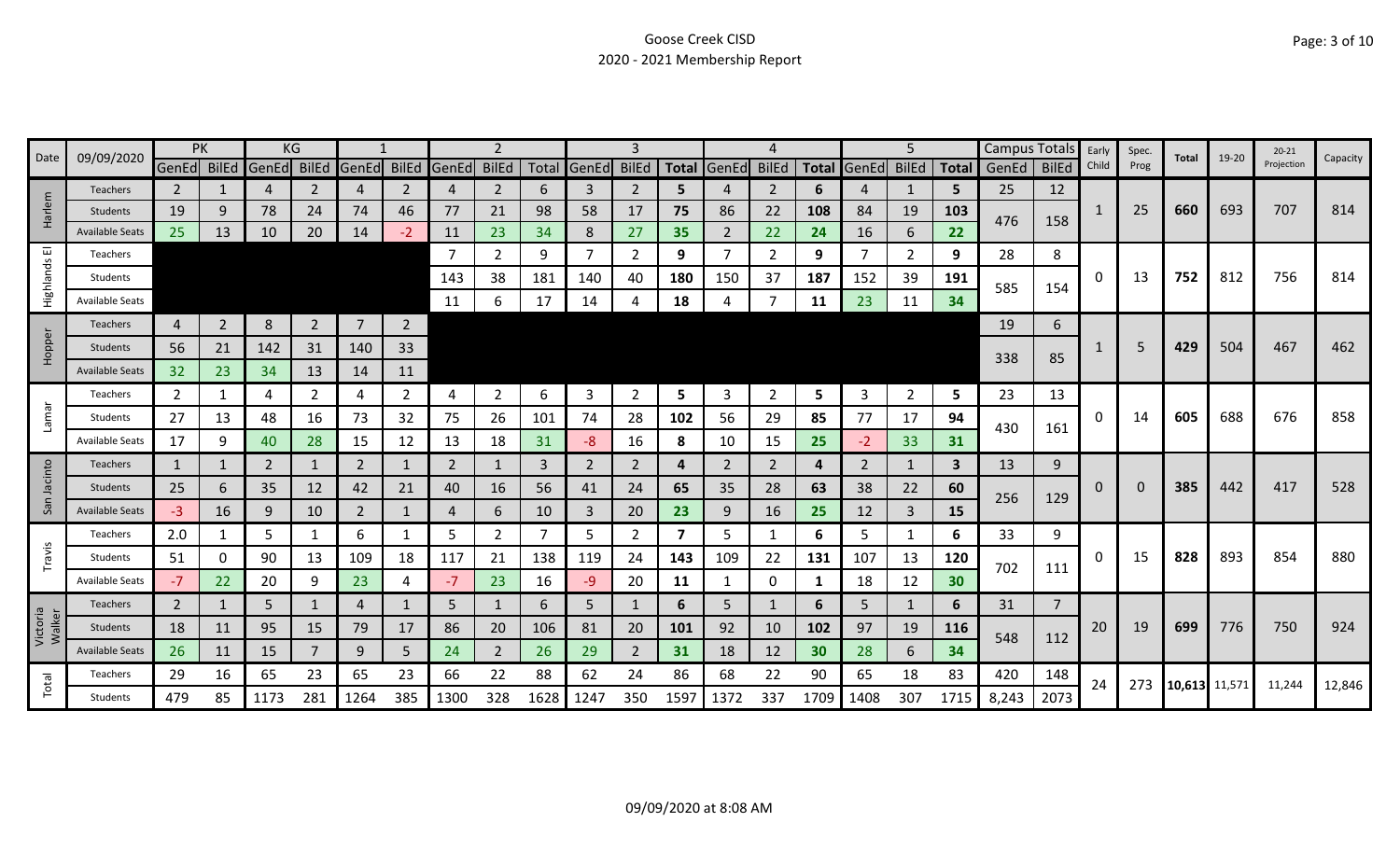| Page: 4 of 10 |  |  |  |
|---------------|--|--|--|
|---------------|--|--|--|

| <b>Campus</b> | $6\phantom{1}$      | $\overline{\mathbf{z}}$ | 8            |              | 9<br>10<br>11   | 12             |              |                   | <b>Campus Totals</b> |        |                                       |                 |
|---------------|---------------------|-------------------------|--------------|--------------|-----------------|----------------|--------------|-------------------|----------------------|--------|---------------------------------------|-----------------|
|               |                     |                         |              |              |                 |                |              | <b>Enrollment</b> |                      |        | Core Ratio   19-20   20-21 Projection | <b>Capacity</b> |
| <b>BJS</b>    | 354                 | 367                     | 313          |              |                 |                |              | 1,034             | 23.5                 | 979    | 1,023                                 | 958             |
| CBJ           | 363                 | 347                     | 381          |              |                 |                |              | 1,091             | 25.4                 | 1,069  | 1,076                                 | 1,198           |
| GJS           | 410                 | 388                     | 379          |              |                 |                |              | 1,177             | 25.0                 | 1,148  | 1,149                                 | 1,164           |
| HMJ           | 359                 | 348                     | 331          |              |                 |                |              | 1,038             | 21.6                 | 1,023  | 1,041                                 | 1,176           |
| <b>HJS</b>    | 465                 | 412                     | 418          |              |                 |                |              | 1,295             | 27.0                 | 1,207  | 1,267                                 | 1,272           |
| REL           |                     |                         |              | 478          | 479             | 472            | 392          | 1,821             | 24.9                 | 1,806  | 1,842                                 | 1,968           |
| <b>RSS</b>    |                     |                         |              | 510          | 534             | 538            | 518          | 2,100             | 24.1                 | 2,150  | 2,124                                 | 2,554           |
| GCM           |                     |                         |              | 543          | 522             | 558            | 560          | 2,183             | 27.6                 | 2,121  | 2,167                                 | 2,536           |
| PHC           | $\mathbf 0$         | $\mathsf{O}\xspace$     | $\mathsf 0$  | $\mathbf 0$  | $\mathbf 0$     | $\overline{4}$ | 58           | 62                | 3.6                  | 113    | 35                                    |                 |
| Impact        |                     |                         |              | 118          | 101             | 96             | 96           | 411               | 24.2                 | 414    | 400                                   |                 |
| Point         | $\mathsf{O}\xspace$ | $\mathsf 0$             | $\mathbf{3}$ | $\mathbf{1}$ | $6\phantom{.}6$ | $\overline{5}$ | $\mathbf{3}$ | 18                | 1.6                  | 42     | 40                                    |                 |
| <b>SCTHS</b>  |                     |                         |              | 137          | 94              | 66             | 57           | 354               | 29.5                 | 239    | 228                                   |                 |
| Total         | 1,951               | 1,862                   | 1,825        | 1,787        | 1,736           | 1,739          | 1,684        | 12,584            |                      | 12,311 | 12,392                                |                 |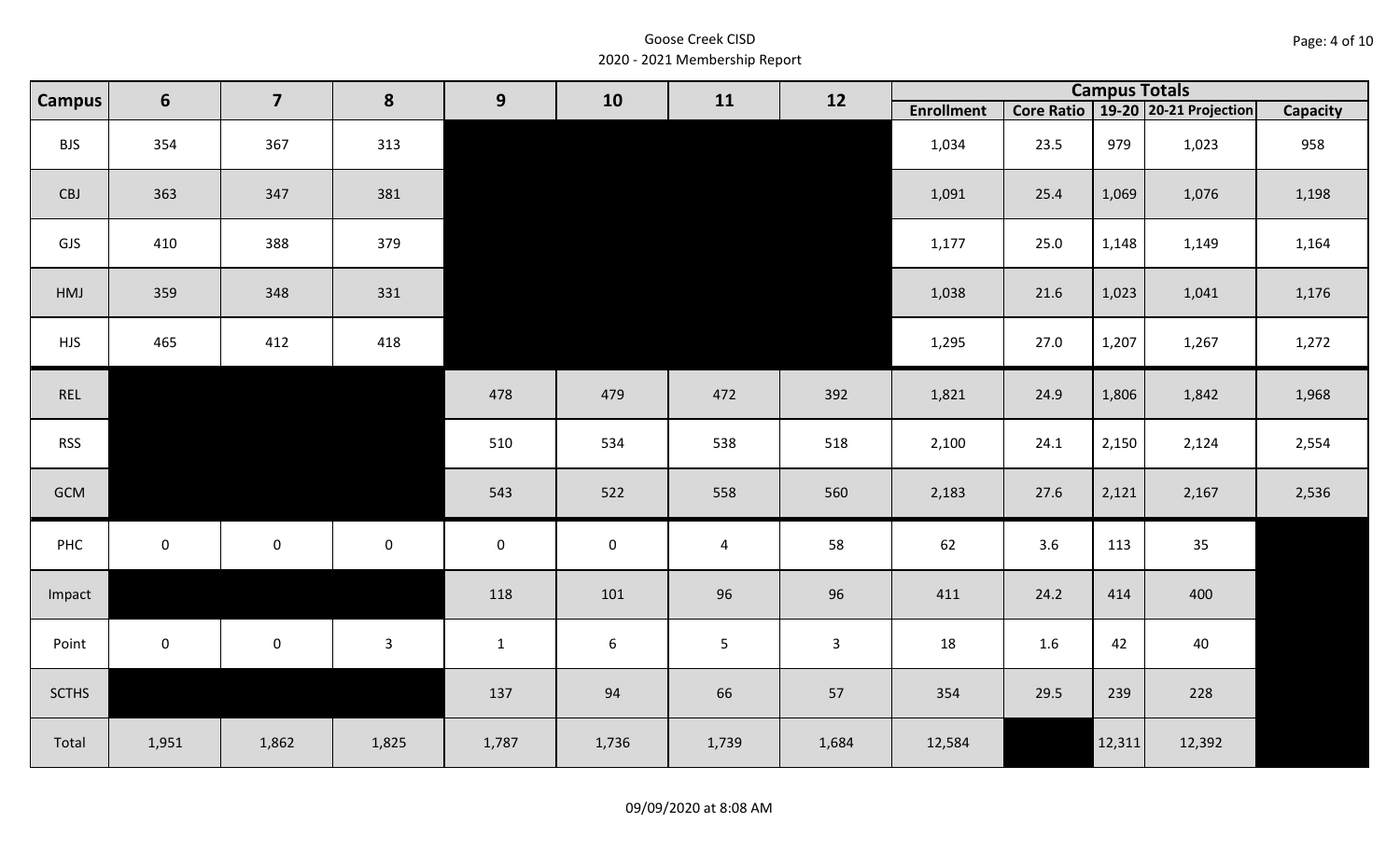|                     | Total               | No Code             | Speech Only         | Mainstream   | Self-Cont<br>50-60% | Self-Cont<br>$>60\%$ | <b>EC SpEd Program</b> | Homebound      |
|---------------------|---------------------|---------------------|---------------------|--------------|---------------------|----------------------|------------------------|----------------|
| Alamo               | $\mathsf{O}\xspace$ | $\mathbf 0$         | $\mathbf 0$         | $\pmb{0}$    | $\pmb{0}$           | $\pmb{0}$            | $\pmb{0}$              | $\mathbf 0$    |
| Ashbel Smith        | 14                  | $\mathsf 0$         | $\mathsf 0$         | $\pmb{0}$    | $\mathsf 0$         | $\mathbf{3}$         | 11                     | $\mathsf 0$    |
| Austin              | $\mathbf 0$         | $\mathbf 0$         | $\pmb{0}$           | $\pmb{0}$    | $\pmb{0}$           | $\pmb{0}$            | $\pmb{0}$              | $\pmb{0}$      |
| <b>Banuelos</b>     | $\overline{a}$      | $\mathbf{1}$        | $\pmb{0}$           | $\pmb{0}$    | $\pmb{0}$           | $\mathbf{1}$         | $\overline{2}$         | $\pmb{0}$      |
| Bowie               | 13                  | $\overline{2}$      | $\mathbf 0$         | $\pmb{0}$    | $\pmb{0}$           | $\mathbf{1}$         | $\boldsymbol{9}$       | $\mathbf{1}$   |
| Carver              | $\mathbf 0$         | $\pmb{0}$           | $\pmb{0}$           | $\pmb{0}$    | $\pmb{0}$           | $\pmb{0}$            | $\pmb{0}$              | $\pmb{0}$      |
| Clark               | $6\phantom{1}$      | $\mathbf 0$         | $\mathbf 0$         | $\pmb{0}$    | $\pmb{0}$           | $\pmb{0}$            | 5                      | $\mathbf{1}$   |
| Crockett            | $\mathbf{3}$        | $\mathbf{1}$        | $\pmb{0}$           | $\pmb{0}$    | $\pmb{0}$           | $\pmb{0}$            | $\overline{2}$         | $\pmb{0}$      |
| DeZavala            | $\mathbf 0$         | $\mathbf 0$         | $\mathbf 0$         | $\pmb{0}$    | $\pmb{0}$           | $\pmb{0}$            | $\pmb{0}$              | $\pmb{0}$      |
| Harlem              | 12                  | $\mathsf 0$         | $\mathbf{1}$        | $\pmb{0}$    | $\pmb{0}$           | $\pmb{0}$            | 11                     | $\pmb{0}$      |
| <b>Highlands El</b> | $\mathbf 0$         | $\overline{0}$      | $\mathbf 0$         | $\pmb{0}$    | $\pmb{0}$           | $\pmb{0}$            | $\pmb{0}$              | $\mathbf 0$    |
| Hopper              | $\mathbf{3}$        | $\mathsf{O}\xspace$ | $\pmb{0}$           | $\mathbf{1}$ | $\pmb{0}$           | $\pmb{0}$            | $\overline{2}$         | $\mathsf 0$    |
| Lamar               | $\mathbf 0$         | $\mathbf 0$         | $\mathbf 0$         | $\pmb{0}$    | $\pmb{0}$           | $\pmb{0}$            | $\pmb{0}$              | $\mathbf 0$    |
| San Jacinto         | $\mathbf 0$         | $\mathsf{O}\xspace$ | $\mathsf{O}\xspace$ | $\pmb{0}$    | $\pmb{0}$           | $\pmb{0}$            | $\pmb{0}$              | $\mathbf 0$    |
| Travis              | 10                  | $2^{\circ}$         | $\mathbf 0$         | $\pmb{0}$    | $\pmb{0}$           | $\pmb{0}$            | $\bf 8$                | $\mathbf 0$    |
| Victoria Walker     | 21                  | $\mathbf{1}$        | 20                  | $\pmb{0}$    | $\pmb{0}$           | $\pmb{0}$            | $\pmb{0}$              | $\pmb{0}$      |
| District            | 86                  | $\overline{7}$      | 21                  | $\mathbf{1}$ | $\pmb{0}$           | $5\phantom{.}$       | 50                     | $\overline{2}$ |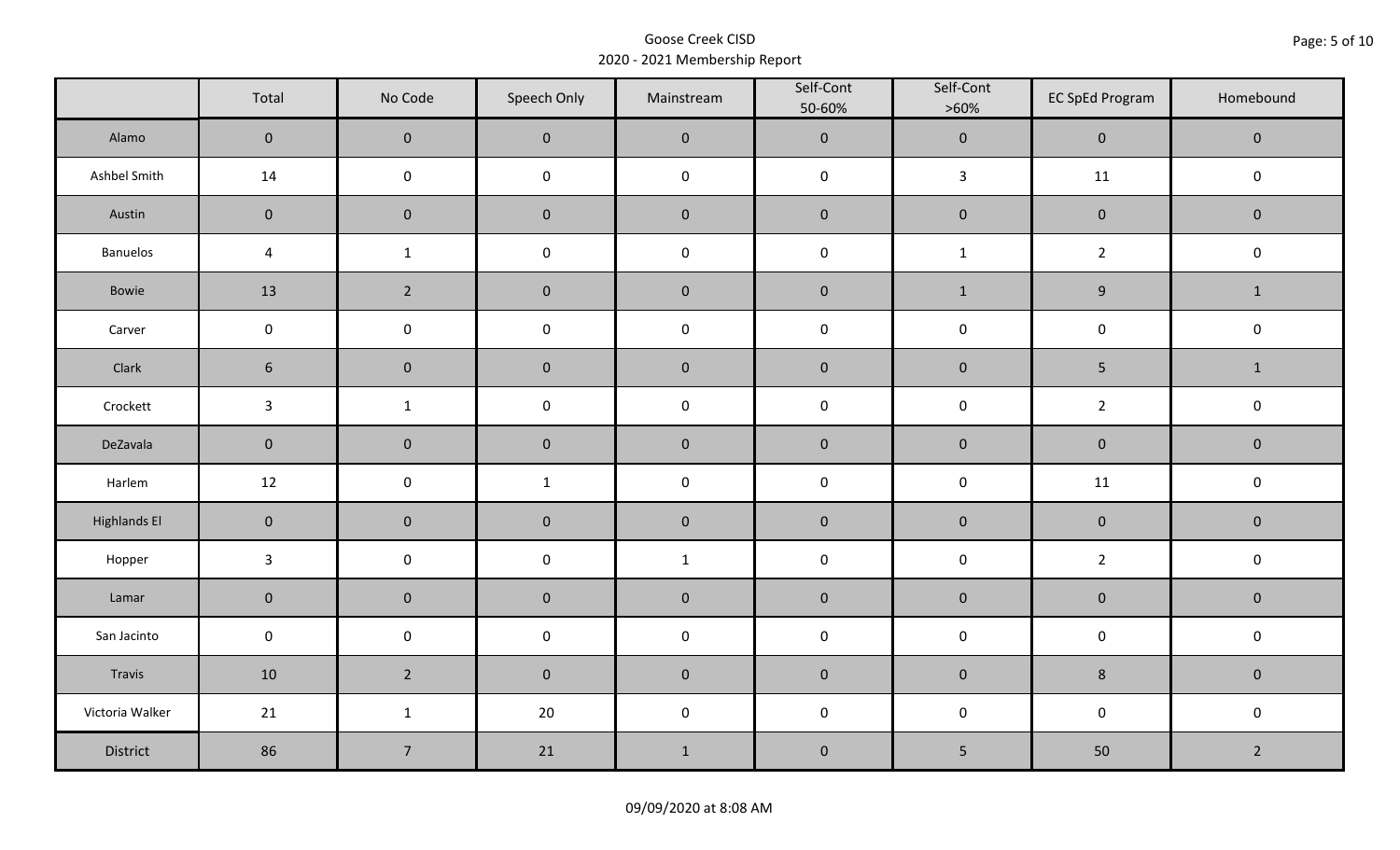| Date               |                    | PK           |             | KG             |                                       | $\mathbf{1}$ |                  | $\overline{2}$ |                    | $\overline{3}$  |                |                  | $\overline{4}$  |                |                  | $\overline{5}$  |                |                    | <b>Campus Totals</b> |                |
|--------------------|--------------------|--------------|-------------|----------------|---------------------------------------|--------------|------------------|----------------|--------------------|-----------------|----------------|------------------|-----------------|----------------|------------------|-----------------|----------------|--------------------|----------------------|----------------|
|                    | Bilingual Bil Gate |              |             |                | Bilingual Bil Gate Bilingual Bil Gate |              | <b>Bilingual</b> |                | Bil Gate Bilingual | <b>Bil Gate</b> | <b>NAC</b>     | <b>Bilingual</b> | <b>Bil Gate</b> | <b>NAC</b>     | <b>Bilingual</b> | <b>Bil Gate</b> | <b>NAC</b>     | Bilingual Bil Gate |                      | <b>NAC</b>     |
| Alamo              | 10                 | $\mathbf 0$  | 25          | $\mathbf 0$    | 25                                    | $\mathbf 0$  | 27               | $\mathbf{1}$   | 25                 | $2^{\circ}$     | $\overline{7}$ | 33               | $2^{\circ}$     | 11             | 28               | $\mathbf{1}$    | 14             | 173                | 6                    | 32             |
| Ashbel<br>Smith    | $\mathbf{0}$       | $\mathbf 0$  | 25          | $\mathbf{0}$   | 28                                    | $\mathbf 0$  | 29               | $\mathbf{0}$   | 30 <sup>°</sup>    | $\mathbf{0}$    | 11             | 24               | $\overline{0}$  | 14             | 33               | $\mathbf{0}$    | 32             | 169                | $\mathbf{0}$         | $\mathbf{0}$   |
| Austin             | $\overline{7}$     | $\mathbf 0$  | 29          | $\mathbf 0$    | 28                                    | $\mathbf 0$  | 25               | $\mathbf 0$    | 33                 | $\mathbf 0$     | 14             | 38               | $\mathbf 0$     | 32             | 35               | $\mathbf 0$     | $\mathbf 0$    | 195                | $\mathbf 0$          | $\mathbf 0$    |
| <b>Banuelos</b>    | 8                  | $\mathbf{0}$ | 22          | $\mathbf{0}$   | 29                                    | $\mathbf 0$  | 18               | $\overline{0}$ | 20                 | $\overline{0}$  | 32             | 17               | $\overline{0}$  | $\overline{0}$ | 13               | $\overline{0}$  | $\overline{0}$ | 127                | $\mathbf{0}$         | $\mathbf 0$    |
| Bowie              | $\mathbf 0$        | $\mathbf 0$  | 21          | $\mathbf 0$    | 23                                    | $\mathbf 0$  | 21               | $\mathbf 0$    | 24                 | $\mathbf 0$     | $\mathsf{O}$   | 21               | $\mathbf 0$     | $\mathsf{O}$   | 11               | $\mathbf 0$     | $\mathbf 0$    | 121                | $\mathbf 0$          | 0              |
| Carver             | $\mathbf{0}$       | $\mathbf 0$  | 15          | $\mathbf{0}$   | 34                                    | $\mathbf{0}$ | 24               | $\overline{0}$ | 26                 | $\overline{0}$  | $\overline{0}$ | 17               | $\overline{0}$  | $\overline{0}$ | 29               | $\mathbf{0}$    | $\overline{0}$ | 145                | $\mathbf{0}$         | $\mathbf 0$    |
| Clark              | $\mathbf 0$        | $\mathbf 0$  | $\mathbf 0$ | $\mathbf 0$    | $\mathbf 0$                           | $\mathbf 0$  | $\mathbf 0$      | $\mathbf 0$    | $\mathsf{O}$       | $\mathbf 0$     | $\mathbf 0$    | $\mathbf{0}$     | $\mathbf 0$     | $\mathbf 0$    | $\mathbf 0$      | $\overline{0}$  | $\mathbf 0$    | $\mathbf 0$        | $\mathbf 0$          | $\mathbf 0$    |
| Crockett           | $\mathbf{0}$       | $\mathbf{0}$ | 30          | $\mathbf{0}$   | 21                                    | $\mathbf{0}$ | 23               | $\mathbf 0$    | 10                 | $\mathbf{0}$    | $\mathbf{0}$   | 23               | $\overline{0}$  | $\overline{0}$ | 22               | $\overline{0}$  | $\overline{0}$ | 129                | $\mathbf{0}$         | $\mathbf 0$    |
| DeZavala           | $\mathbf 0$        | $\mathbf 0$  | 14          | $\mathbf 0$    | 19                                    | $\mathbf 0$  | 12               | $\mathbf 0$    | 20                 | $\mathbf 0$     | $\mathbf 0$    | 18               | $\mathbf 0$     | $\mathbf{0}$   | 11               | $\mathbf 0$     | $\mathbf 0$    | 94                 | $\mathbf 0$          | 0              |
| Harlem             | 9                  | $\mathbf 0$  | 24          | $\mathbf{0}$   | 45                                    | $\mathbf 0$  | 22               | $\overline{0}$ | 15                 | $\mathbf{0}$    | $\mathbf{0}$   | 20               | $\overline{0}$  | $\overline{0}$ | 19               | $\overline{0}$  | $\overline{0}$ | 154                | $\mathbf{0}$         | $\overline{0}$ |
| Highlands<br>E1    |                    |              |             |                |                                       |              | 37               | $\mathbf 0$    | 40                 | $\mathbf 0$     | $\mathsf{O}$   | 37               | $\mathbf 0$     | $\mathsf{O}$   | 39               | $\mathbf 0$     | $\mathbf 0$    | 153                | $\mathbf 0$          | $\mathbf{0}$   |
| Hopper             | 21                 | $\mathbf{0}$ | 31          | $\overline{0}$ | 35                                    | $\mathbf 0$  |                  |                |                    |                 |                |                  |                 |                |                  |                 |                | 87                 | $\mathbf{0}$         | $\overline{0}$ |
| Lamar              | 13                 | $\mathbf 0$  | 16          | $\mathbf 0$    | 33                                    | $\mathbf 0$  | 25               | $\mathbf 0$    | 25                 | $\mathbf 0$     | $\mathbf 0$    | 27               | $\mathbf 0$     | $\mathbf 0$    | 17               | $\mathbf 0$     | $\mathbf 0$    | 156                | $\mathbf 0$          | 0              |
| San Jacinto        | 6                  | $\mathbf 0$  | 12          | $\mathbf{0}$   | 21                                    | $\mathbf 0$  | 14               | $\overline{0}$ | 21                 | $\overline{0}$  | $\overline{0}$ | 27               | $\overline{0}$  | $\overline{0}$ | 21               | $\overline{0}$  | $\mathbf{0}$   | 122                | $\mathbf{0}$         | $\overline{0}$ |
| Travis             | $\mathbf 0$        | $\mathbf 0$  | 13          | $\mathbf 0$    | 18                                    | $\mathbf 0$  | 21               | $\mathbf 0$    | 23                 | $\mathbf 0$     | $\mathsf{O}$   | 22               | $\mathbf 0$     | $\mathsf{O}$   | 12               | $\mathbf 0$     | $\mathbf 0$    | 109                | $\mathbf 0$          | 0              |
| Victoria<br>Walker | 11                 | $\mathbf{0}$ | 15          | $\mathbf{0}$   | 15                                    | $\mathbf 0$  | 20               | $\overline{0}$ | 21                 | $\overline{0}$  | $\mathbf{0}$   | 11               | $\overline{0}$  | $\overline{0}$ | 19               | $\overline{0}$  | $\overline{0}$ | 112                | $\mathbf{0}$         | $\mathbf{0}$   |
| Total              | 85                 | 0            | 292         | $\mathbf 0$    | 374                                   | $\mathbf 0$  | 318              | $\mathbf{1}$   | 333                | $2^{\circ}$     | 64             | 335              | $\overline{2}$  | 57             | 309              | $\mathbf{1}$    | 46             | 2046               | 6                    | 32             |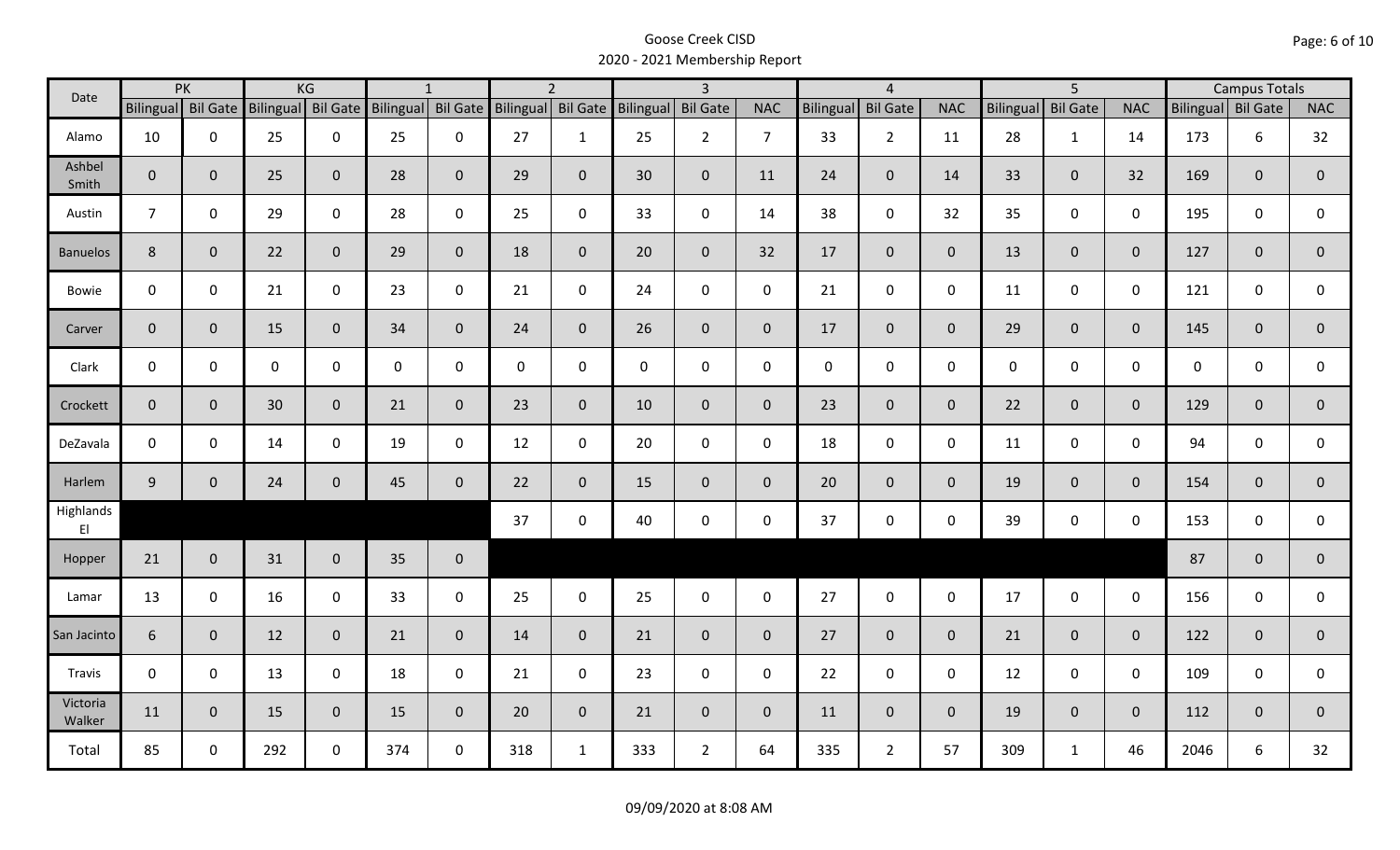| Date                |                | PK              |                     | KG              |                 | $\overline{1}$  |                | $\overline{2}$  |                | $\overline{3}$  |                 | $\overline{4}$  |                | $\overline{5}$      |             | <b>Campus Totals</b> |
|---------------------|----------------|-----------------|---------------------|-----------------|-----------------|-----------------|----------------|-----------------|----------------|-----------------|-----------------|-----------------|----------------|---------------------|-------------|----------------------|
|                     | <b>GATE</b>    | <b>Bil GATE</b> | <b>GATE</b>         | <b>Bil GATE</b> | <b>GATE</b>     | <b>Bil GATE</b> | <b>GATE</b>    | <b>Bil GATE</b> | <b>GATE</b>    | <b>Bil GATE</b> | <b>GATE</b>     | <b>Bil GATE</b> | <b>GATE</b>    | <b>Bil GATE</b>     | <b>GATE</b> | <b>Bil GATE</b>      |
| Alamo               | $\mathbf 0$    | $\mathbf 0$     | $\mathbf 0$         | $\mathbf 0$     | $\mathbf{1}$    | $\mathbf 0$     | 10             | $\mathbf{1}$    | 8              | $2^{\circ}$     | 13              | $\overline{2}$  | 14             | $\mathbf{1}$        | 46          | 6                    |
| <b>Ashbel Smith</b> | $\mathbf{0}$   | $\overline{0}$  | $\mathbf 0$         | $\mathbf{0}$    | $\mathbf{1}$    | $\overline{2}$  | 10             | $\mathbf{0}$    | 7 <sup>1</sup> | $\overline{2}$  | 6               | $\overline{2}$  | $\overline{2}$ | $\mathbf{3}$        | 26          | $9\,$                |
| Austin              | $\mathbf 0$    | $\mathbf 0$     | $\mathsf{O}\xspace$ | $\mathbf 0$     | 9               | $\mathbf{1}$    | 16             | $\mathbf{3}$    | 12             | $\mathbf{3}$    | 29              | $\mathbf{1}$    | 16             | $\mathbf 0$         | 82          | 8                    |
| <b>Banuelos</b>     | $\overline{0}$ | $\mathbf 0$     | $\pmb{0}$           | $\overline{0}$  | 11              | $\mathbf{1}$    | 16             | $\mathbf{0}$    | 12             | $\overline{4}$  | 17              | $\mathbf{1}$    | 20             | 5                   | 76          | 11                   |
| Bowie               | $\mathbf 0$    | $\mathbf 0$     | $\mathsf{O}\xspace$ | $\mathbf 0$     | $\mathbf{3}$    | $\mathbf{1}$    | $\overline{4}$ | $\mathbf 0$     | $\mathbf{3}$   | $\mathbf 0$     | 16              | 0               | $\overline{9}$ | $\mathbf 0$         | 35          | $\mathbf{1}$         |
| Carver              | $\overline{0}$ | $\mathbf 0$     | $\pmb{0}$           | $\mathbf{0}$    | $\overline{7}$  | $\overline{0}$  | $2^{\circ}$    | $\pmb{0}$       | $\mathbf{1}$   | $\mathbf{1}$    | $5\phantom{.0}$ | $\overline{2}$  | $\overline{a}$ | $\mathbf{1}$        | 19          | $\overline{4}$       |
| Clark               | $\mathbf 0$    | $\mathbf 0$     | $\mathbf 0$         | 0               | 5               | $\mathbf 0$     | 16             | $\mathbf 0$     | 15             | $\mathbf 0$     | 15              | $\mathsf{O}$    | 17             | $\mathbf 0$         | 68          | $\mathsf 0$          |
| Crockett            | $\overline{0}$ | $\mathbf 0$     | $\mathbf 0$         | $\mathbf{0}$    | $\overline{4}$  | $\mathbf{1}$    | 11             | $\overline{4}$  | 5              | $\overline{4}$  | 9               | $\mathbf{1}$    | 18             | $\mathbf{1}$        | 47          | 11                   |
| DeZavala            | $\mathbf 0$    | $\mathbf 0$     | $\mathsf{O}\xspace$ | $\mathbf 0$     | 5               | $\mathbf{1}$    | 5              | $\mathbf 0$     | $\overline{3}$ | $\mathbf{1}$    | 8               | 0               | 8              | $\mathbf{1}$        | 29          | $\mathsf{3}$         |
| Harlem              | $\overline{0}$ | $\mathbf 0$     | $\mathbf 0$         | $\mathbf{0}$    | $\mathbf{3}$    | $\mathbf 0$     | $2^{\circ}$    | $\mathbf{0}$    | 7 <sup>7</sup> | $\overline{2}$  | 11              | $\overline{2}$  | 11             | $\mathbf 0$         | 34          | $\overline{4}$       |
| Highlands El        |                |                 |                     |                 |                 |                 | 11             | $\mathbf{1}$    | 12             | $\mathbf 0$     | 16              | 0               | 13             | $\mathsf{O}\xspace$ | 52          | $\mathbf{1}$         |
| Hopper              | $\overline{0}$ | $\overline{0}$  | $\mathbf 0$         | $\overline{0}$  | $5\phantom{.0}$ | $\overline{0}$  |                |                 |                |                 |                 |                 |                |                     | 5           | $\pmb{0}$            |
| Lamar               | $\mathbf 0$    | $\mathbf 0$     | $\mathsf{O}\xspace$ | $\mathbf 0$     | $\overline{4}$  | $\mathbf 0$     | $\mathbf{3}$   | $\mathbf{1}$    | $\overline{4}$ | $\overline{4}$  | $\overline{3}$  | $2^{\circ}$     | 5 <sup>5</sup> | $\mathbf 0$         | 19          | $\overline{7}$       |
| San Jacinto         | $\overline{0}$ | $\mathbf{0}$    | $\mathbf 0$         | $\mathbf{0}$    | $\mathbf 0$     | $\mathbf{1}$    | $2^{\circ}$    | $2^{\circ}$     | $\overline{4}$ | $\overline{3}$  | $\overline{2}$  | $\mathbf{1}$    | $\overline{3}$ | $\mathbf{1}$        | 11          | 8                    |
| Travis              | $\mathbf 0$    | $\mathbf 0$     | $\mathbf 0$         | $\mathbf 0$     | 5               | $\mathbf 0$     | $\overline{7}$ | $\mathbf 0$     | 12             | $\mathbf{1}$    | 13              | $\mathbf{1}$    | 17             | $\mathbf{1}$        | 54          | $\overline{3}$       |
| Victoria<br>Walker  | $\overline{0}$ | $\mathbf 0$     | $\mathbf 0$         | $\mathbf 0$     | $\overline{4}$  | $\overline{2}$  | 12             | $\overline{3}$  | 14             | $\overline{0}$  | 15              | $\mathbf 0$     | 17             | $\mathbf 0$         | 62          | 5                    |
| Total               | $\mathbf 0$    | $\mathbf 0$     | $\mathbf 0$         | $\mathbf 0$     | 67              | 10              | 127            | 15              | 119            | 27              | 178             | 15              | 174            | 14                  | 665         | 81                   |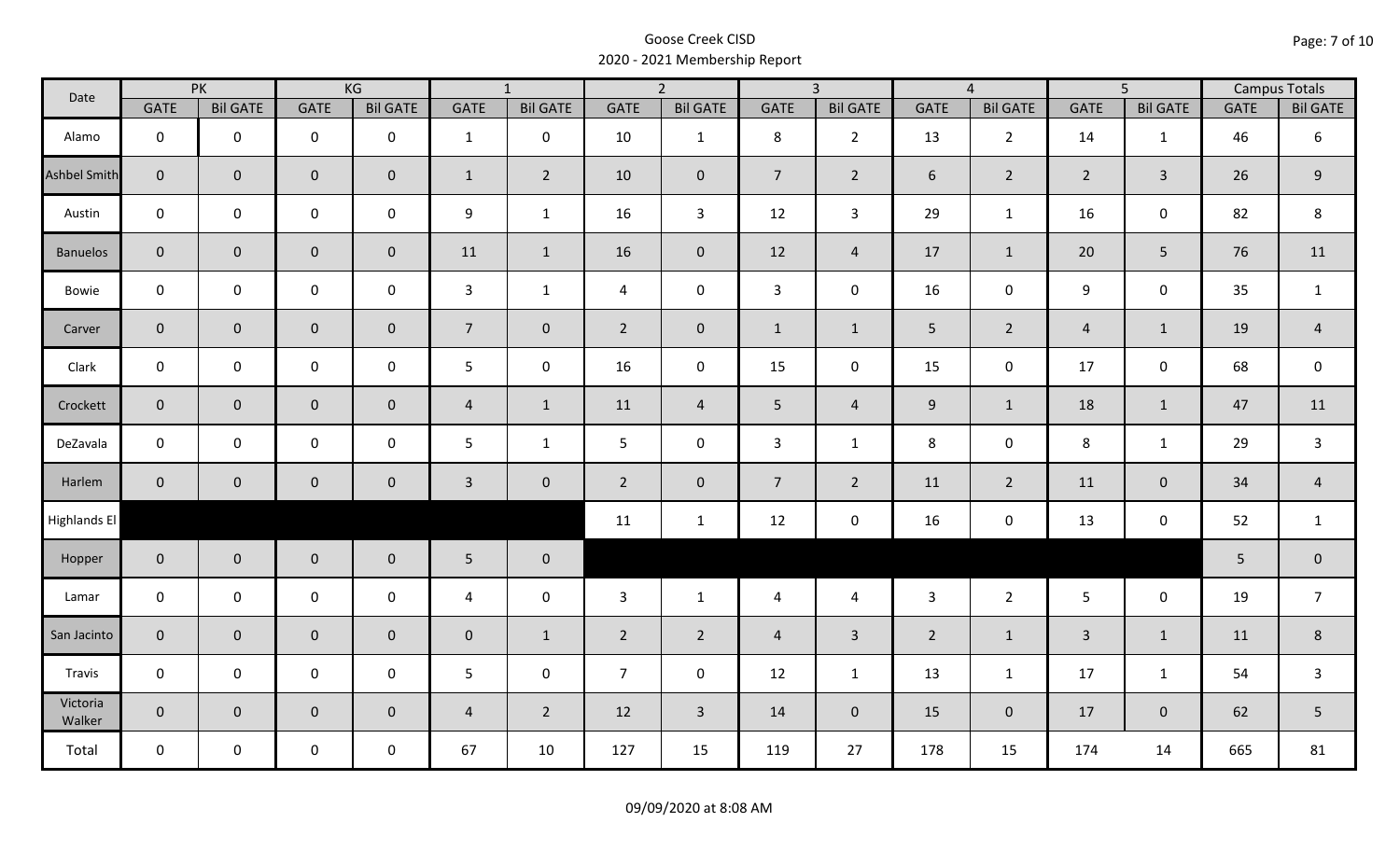|                     | Speech Only      | Inclusion        | Resource <21%  | Resource         | Self-Cont        | Self-Cont        | <b>EC SpEd Program</b> | Homebound           |
|---------------------|------------------|------------------|----------------|------------------|------------------|------------------|------------------------|---------------------|
|                     |                  |                  |                | 21-50%           | 50-60%           | $>60\%$          |                        |                     |
|                     | $\mathbf 0$      | 40               | 41             | 42               | 43               | 44               | 45                     | 1                   |
| Alamo               | 10               | $\overline{7}$   | 20             | $\overline{2}$   | $\mathbf{1}$     | 15               | $\pmb{0}$              | $\mathbf 0$         |
| Ashbel Smith        | 19               | 6                | 10             | 10               | $\overline{2}$   | 16               | 17                     | 0                   |
| Austin              | 31               | $\boldsymbol{6}$ | 41             | $\overline{2}$   | $\mathbf 1$      | 10               | $\pmb{0}$              | $\mathbf 0$         |
| <b>Banuelos</b>     | 35               | 5                | 26             | $\,8\,$          | $\pmb{0}$        | $\boldsymbol{6}$ | $\mathsf{3}$           | $\mathbf 0$         |
| Bowie               | 22               | 13               | 31             | $\overline{7}$   | $\pmb{0}$        | 16               | 11                     | $\overline{2}$      |
| Carver              | 23               | 6                | 21             | $\overline{2}$   | $\pmb{0}$        | 12               | 5                      | $\mathbf{1}$        |
| Clark               | 31               | $\overline{4}$   | 23             | $\overline{3}$   | $\overline{3}$   | 21               | 5                      | $\mathbf{1}$        |
| Crockett            | 31               | 15               | 10             | $\mathbf 1$      | $\pmb{0}$        | $\,8\,$          | $\mathsf{3}$           | $\mathbf 0$         |
| DeZavala            | $\overline{20}$  | 16               | 16             | $\overline{4}$   | $\pmb{0}$        | $\overline{2}$   | $\pmb{0}$              | $\mathbf 0$         |
| Harlem              | 23               | $\overline{4}$   | 35             | $\mathbf 1$      | $\pmb{0}$        | 14               | 11                     | $\mathbf 0$         |
| <b>Highlands El</b> | 22               | 19               | 35             | $\,8\,$          | $\pmb{0}$        | 12               | $\mathbf{1}$           | $\mathbf 0$         |
| Hopper              | 15               | 6                | $\overline{3}$ | $\overline{2}$   | $\mathbf{1}$     | $\overline{2}$   | $\mathsf{3}$           | 0                   |
| Lamar               | 12               | $\overline{7}$   | 16             | $\overline{2}$   | $\mathbf 0$      | 14               | $\mathbf 0$            | $\mathbf 0$         |
| San Jacinto         | 12               | $\overline{2}$   | 21             | $\mathbf{1}$     | $\pmb{0}$        | $\mathbf 0$      | $\pmb{0}$              | $\mathsf{O}\xspace$ |
| Travis              | 30               | $\overline{4}$   | 19             | $\boldsymbol{6}$ | $\pmb{0}$        | $\overline{7}$   | $\bf 8$                | $\mathbf 0$         |
| Victoria Walker     | 53               | $\overline{7}$   | 10             | $\boldsymbol{6}$ | $\pmb{0}$        | 19               | $\pmb{0}$              | 0                   |
| <b>BJS</b>          | $\boldsymbol{6}$ | 62               | 12             | 16               | 27               | $\overline{2}$   | $\pmb{0}$              | $\mathbf{1}$        |
| CBJ                 | 5                | 61               | 15             | 18               | 19               | 26               | $\pmb{0}$              | 0                   |
| GJS                 | 5                | 64               | 11             | 23               | 24               | 21               | $\pmb{0}$              | $\mathbf{1}$        |
| HMJ                 | 5                | 50               | 25             | 34               | $\overline{3}$   | 18               | $\pmb{0}$              | 0                   |
| <b>HJS</b>          | $\overline{3}$   | 40               | 25             | 17               | 19               | 23               | $\pmb{0}$              | $\overline{2}$      |
| REL                 | $\mathbf 1$      | 107              | 44             | 58               | $\boldsymbol{6}$ | 40               | $\pmb{0}$              | $\mathbf{1}$        |
| <b>RSS</b>          | $\overline{2}$   | 101              | 30             | 39               | $\sqrt{6}$       | 54               | $\pmb{0}$              | $\mathbf 0$         |
| GCM                 | $\mathsf 0$      | 120              | 33             | 48               | $\boldsymbol{6}$ | 28               | $\pmb{0}$              | 3                   |
| Impact              | $\mathbf{1}$     | $\overline{7}$   | $\mathbf{0}$   | $\mathbf 0$      | $\pmb{0}$        | $\pmb{0}$        | $\mathbf 0$            | $\overline{0}$      |
| <b>Stuart CTHS</b>  | $\pmb{0}$        | 37               | $\pmb{0}$      | $\pmb{0}$        | $\mathsf{3}$     | $\pmb{0}$        | $\pmb{0}$              | 0                   |
| PHC                 | $\mathbf 0$      | 5                | $1\,$          | $\pmb{0}$        | $\pmb{0}$        | $\pmb{0}$        | $\pmb{0}$              | $\pmb{0}$           |
| Point               | $\mathbf 0$      | $\pmb{0}$        | $\pmb{0}$      | $\pmb{0}$        | $\pmb{0}$        | $\mathbf 0$      | $\pmb{0}$              | 0                   |
| Elementary          | 389              | 127              | 337            | 65               | $\,8\,$          | 174              | 67                     | $\overline{4}$      |
| Secondary           | 28               | 654              | 196            | 253              | 113              | 212              | $\mathsf 0$            | 8                   |
| District            | 417              | 781              | 533            | 318              | 121              | 386              | 67                     | 12                  |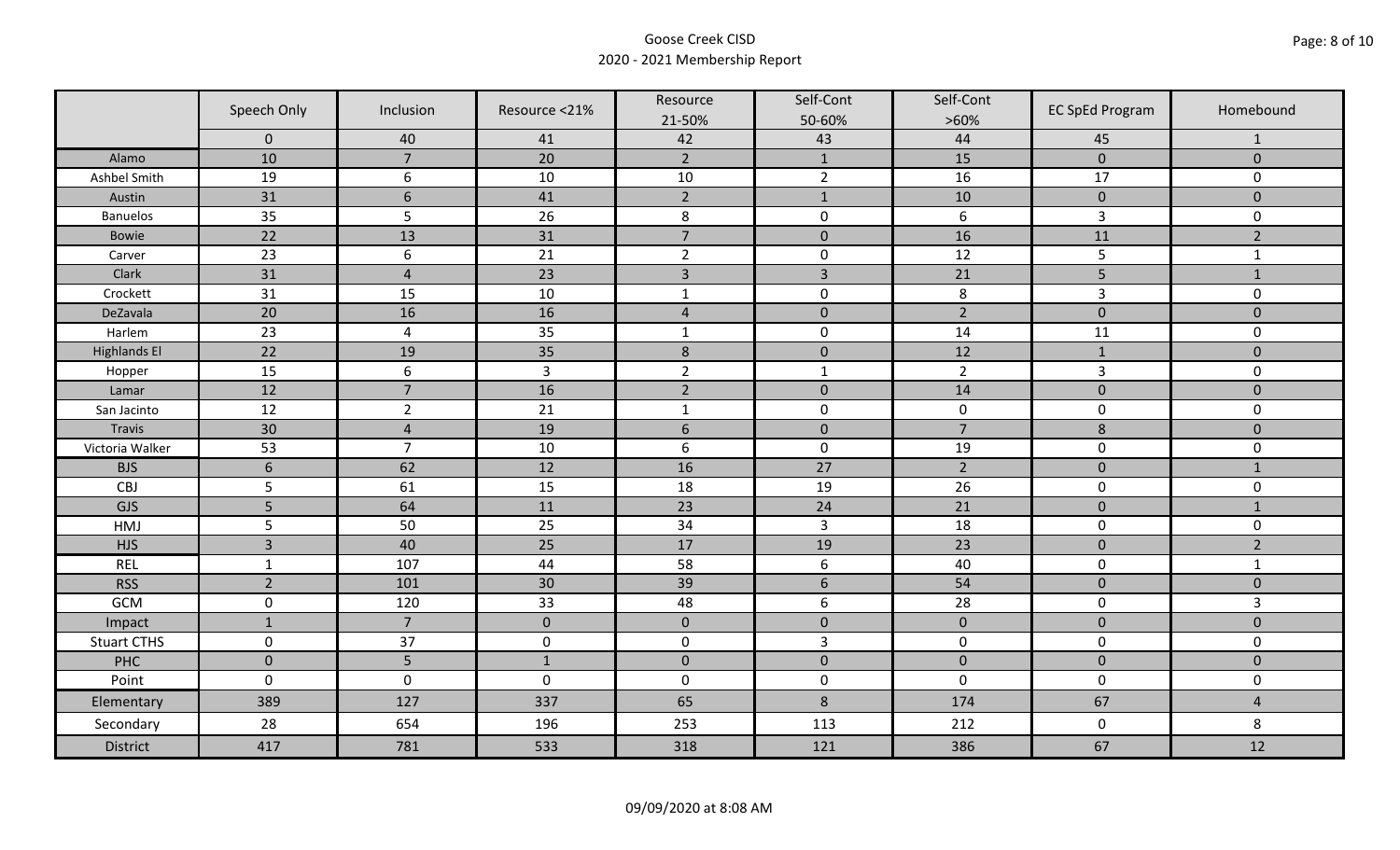|                     | At-Risk | SpEd           | GT             | <b>LEP</b>     | Migrant             | <b>Econ Dis</b> | Dyslexia       | 504          |
|---------------------|---------|----------------|----------------|----------------|---------------------|-----------------|----------------|--------------|
| Alamo               | 380     | 55             | 52             | 204            | $\mathbf{1}$        | 33              | 17             | 28           |
| Ashbel Smith        | 388     | 80             | 35             | 209            | $2^{\circ}$         | 39              | $\overline{7}$ | 12           |
| Austin              | 385     | 91             | 90             | 227            | 9                   | 36              | 20             | 43           |
| <b>Banuelos</b>     | 387     | 84             | 87             | 172            | $\mathbf{1}$        | 44              | 15             | 34           |
| Bowie               | 437     | 104            | 36             | 136            | $\overline{4}$      | 35              | 9              | 26           |
| Carver              | 341     | 70             | 23             | 163            | $6\,$               | 21              | 11             | 26           |
| Clark               | 276     | 93             | 68             | 45             | $\mathbf{1}$        | 28              | 21             | 46           |
| Crockett            | 309     | 70             | 58             | 164            | $\,8\,$             | 15              | 19             | 32           |
| DeZavala            | 345     | 60             | 32             | 126            | $\overline{4}$      | 27              | 10             | 23           |
| Harlem              | 381     | 88             | 38             | 171            | $\overline{4}$      | 21              | 13             | 27           |
| <b>Highlands El</b> | 349     | 97             | 53             | 179            | $\mathbf 0$         | 26              | 33             | 73           |
| Hopper              | 201     | 32             | 5              | 109            | $\mathsf{O}\xspace$ | 51              | $\overline{4}$ | 17           |
| Lamar               | 425     | 52             | 26             | 184            | $\overline{4}$      | 17              | 25             | 37           |
| San Jacinto         | 238     | 36             | 19             | 150            | $\mathbf{0}$        | 28              | 10             | 21           |
| Travis              | 398     | 74             | 57             | 144            | $2^{\circ}$         | 39              | 14             | 28           |
| Victoria Walker     | 351     | 95             | 67             | 171            | $\overline{3}$      | 25              | 21             | 39           |
| <b>BJS</b>          | 493     | 131            | 68             | 181            | 5                   | 31              | 66             | 109          |
| <b>CBJ</b>          | 559     | 147            | 108            | 165            | 6                   | 26              | 52             | 107          |
| GJS                 | 514     | 151            | 136            | 134            | $6\,$               | 33              | 78             | 134          |
| HMJ                 | 610     | 138            | 65             | 250            | 13                  | 21              | 66             | 100          |
| <b>HJS</b>          | 534     | 131            | 143            | 171            | 9                   | 33              | 63             | 125          |
| <b>REL</b>          | 843     | 263            | 96             | 255            | 16                  | 39              | 110            | 192          |
| <b>RSS</b>          | 805     | 235            | 218            | 217            | 13                  | 39              | 104            | 229          |
| <b>GCM</b>          | 1179    | 243            | 205            | 228            | 15                  | 41              | 94             | 207          |
| Impact              | 114     | 8              | 73             | 8              | $\overline{3}$      | 6               | 9              | 18           |
| <b>Stuart CTHS</b>  | 178     | 40             | 18             | 47             | $\overline{4}$      | $6\phantom{.}$  | 28             | 53           |
| <b>PHC</b>          | 56      | 6              | $\overline{2}$ | $\overline{2}$ | $\mathbf 0$         | $\mathbf{1}$    | $\overline{4}$ | $10\,$       |
| Point               | 17      | $\overline{3}$ | $\mathbf{1}$   | $\overline{4}$ | $\overline{0}$      | $\overline{3}$  | $\mathbf{1}$   | $\mathbf{1}$ |
| Elementary          | 5591    | 1181           | 746            | 2554           | 49                  | 485             | 249            | 512          |
| Secondary           | 5902    | 1496           | 1133           | 1662           | 90                  | 279             | 675            | 1285         |
| District            | 11493   | 2677           | 1879           | 4216           | 139                 | 764             | 924            | 1797         |